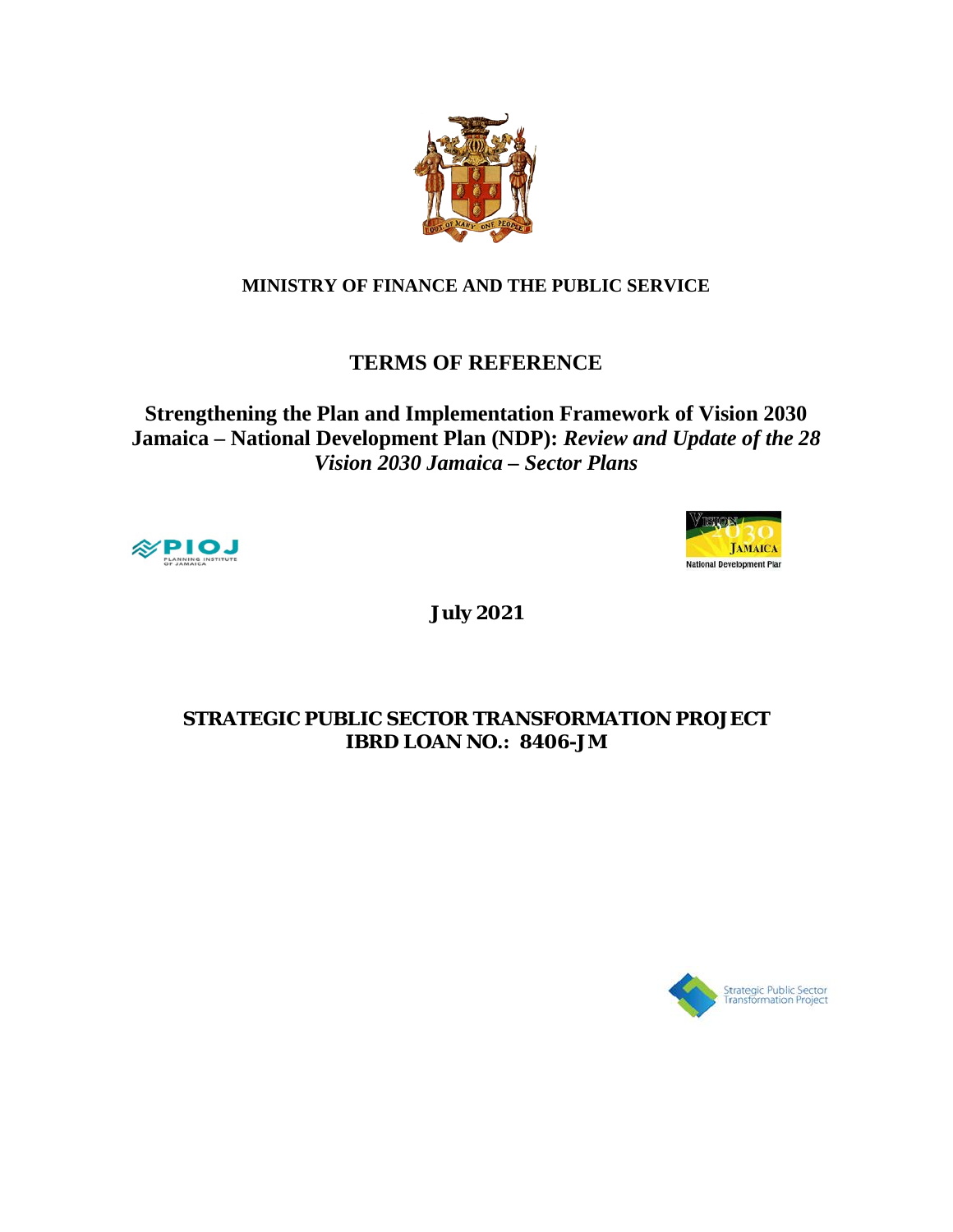#### **1.0. BACKGROUND:**

In 2009, Jamaica launched, Vision 2030 Jamaica - National Development Plan (NDP), its first long term national development plan, which covers the 21-year period 2009 - 2030. Vision 2030 Jamaica was developed with the primary objective of providing a strategic framework to advance the achievement of developed country status towards ensuring a secure and prosperous future for all Jamaicans. Specifically, the Plan is geared towards the achievement of 4 interdependent and synergistic Goals and 15 related National Outcomes, with the focus of the vision achieved captured in the Vision Statement "Jamaica, the place of choice to live, work, raise families and do business". Towards this end, Vision 2030 Jamaica constitutes a Road Map for the advancement of integrated and balanced sustainable, equitable and inclusive social, economic and environmental development, underpinned by good governance. The Road Map is built on an evidence-driven results-based management (RBM) framework, which constitutes an adaptation of the *Plan Do Check Act* model and facilitates continuous improvement throughout Plan Implementation as well as the integration of new and emerging development paradigms and agendas such as the 2030 Agenda for Sustainable Development and its 17 Sustainable Development Goals (SDGs). In 2015, Jamaica as one of the 193 member states of the United Nations (UN), adopted the 2030 Agenda and with the global community, commenced implementation of the Agenda on January 1, 2016. "A Road Map for SDG Implementation in Jamaica", approved by Cabinet in 2017, identifies Vision 2030 Jamaica as the axis around which efforts to advance the 2030 Agenda in Jamaica will be organized.

The Plan Implementation Framework of Vision 2030 Jamaica – National Development Plan (NDP) is built on a results-based management (RBM) framework, which integrates evidencebased practice in:

- The implementation of the strategic Road Map for development and adaptation and responsiveness of the Road Map throughout Plan implementation, including strengthening of the results and strategic frameworks; and coherence between the supply and demand chains within the value chain for development, towards resilience and sustainability.
- Continuous improvement of the framework for plan implementation, including the methodologies and approaches to medium term prioritization and the mechanisms for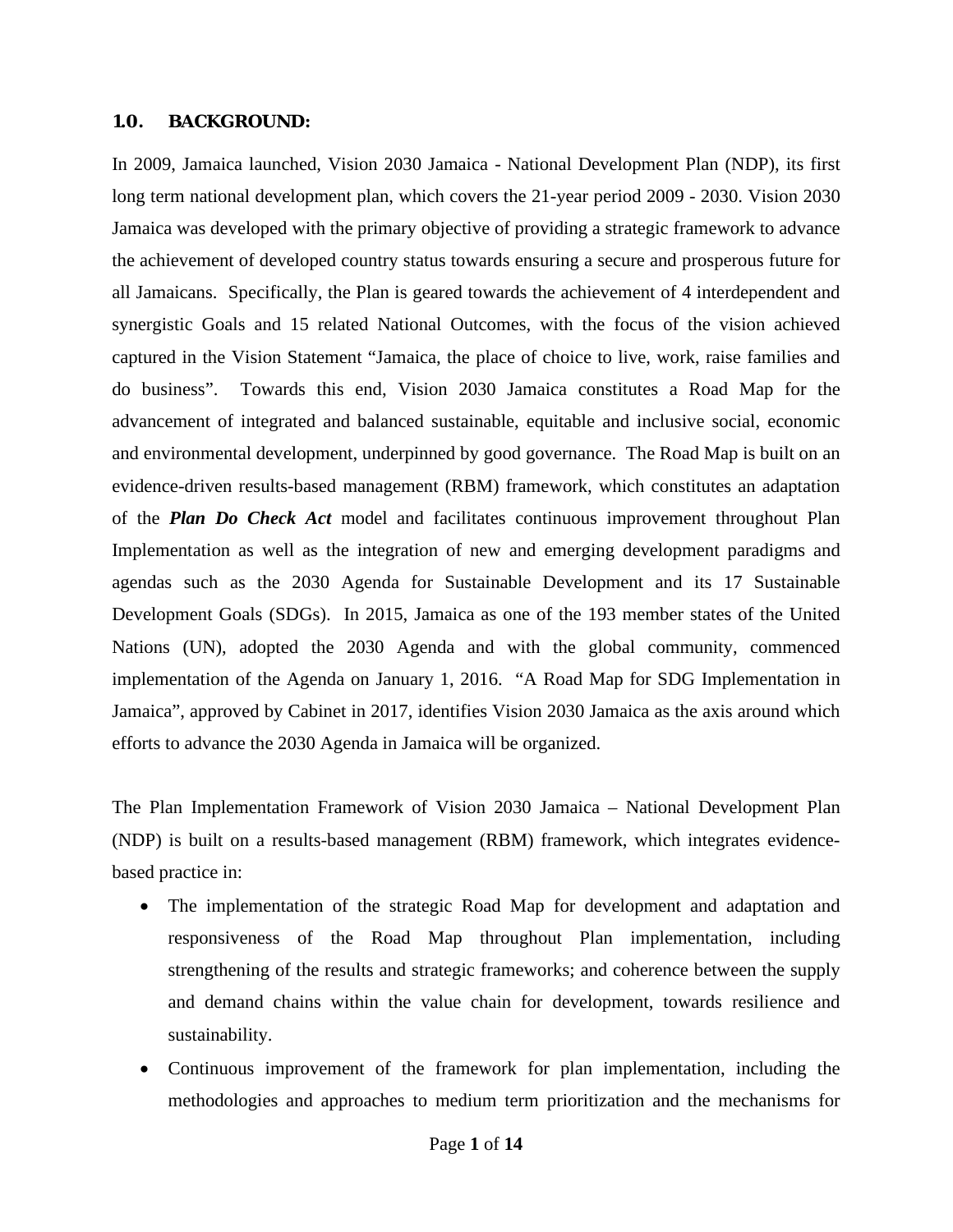aligning development planning and practice across sectors and at all levels of development with the NDP.

- Development/strengthening of the results-based Monitoring and Evaluation (M&E) Framework and System; and reporting on the Plan implementation process.
- Strengthening of the strategic framework for results-based communication and social marketing.
- Development and strengthening of the Partnership Framework for Development.

The effective implementation of the RBM framework of Vision 2030 Jamaica requires a development eco-system, particularly in government, that is evidence-driven and underpinned by an integrated RBM policy and system. There is demonstration that this eco-system is being developed, evidenced in targeted initiatives including the introduction of Medium Term Results-Based Budgeting  $(MTRBB)^1$  $(MTRBB)^1$  across government in 2019, led by the Ministry of Finance and the Public Service (MoFPS); an initiative to develop an Integrated Results-Based Management Policy (IRBM) for government led by the Cabinet Office; systems/processes for evidence- and results- based strategic human resource management; alignment of public sector investment with national development priorities within an RBM framework under the Public Sector Investment Management System (PIMS). These efforts are being financed, coordinated and/or implemented under the Strategic Public Sector Transformation Project (SPSTP). There are also efforts to develop a coordinated National Statistical System (NSS) led by the Statistical Institute of Jamaica (STATIN).

The Implementation Framework of Vision 2030 Jamaica includes:

- The 21-year National Development Plan (NDP)
- Twenty-eight (28) Sector Plans that build out the strategic road map to advance achievement of the national outcomes, presented in the National Development Plan.

<span id="page-2-0"></span> $1$  MTRBB is essentially a management and planning tool which seeks to align resource allocation to specific, measurable results within a medium-term macroeconomic planning framework. Source: https://mof.gov.jm/mofmedia/media-centre/press/2222-signing-contract-deloitte-

goj.html#:~:text=The%20implementation%20of%20Medium%20Term%20Results%20Based%20Budgeting%20(M TRBB)%20is,medium%20term%20macroeconomic%20planning%20framework.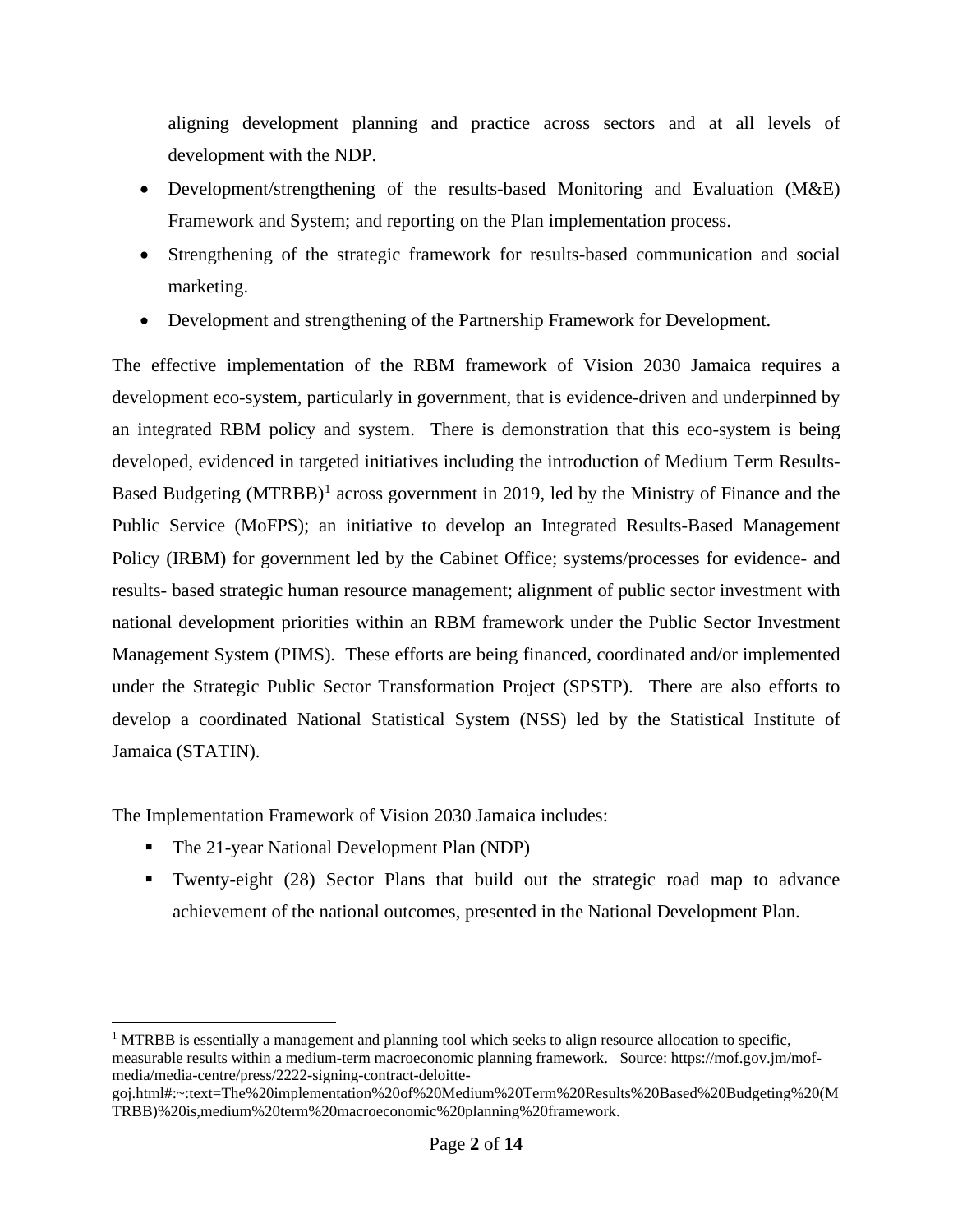- The successive 3-year Medium Term Socio-Economic Policy Framework (MTF), which serves as the central mechanism of the Plan implementation framework from 2009 - 2030.
- The institutional framework for plan implementation, which is coordinated by the Planning Institute of Jamaica (PIOJ) – Vision 2030 Jamaica Secretariat – and comprises the gamut of development actors, including ministries, departments and agencies (MDAs), municipal corporations (MCs) and other local level development actors, private sector, civil society, academia and regional and international development partners (IDPs).
- The monitoring and evaluation (M&E) framework which closely interacts with the implementation framework to facilitate evidence-based improvement of the Plan implementation framework and informs medium-term prioritization of development strategies. This ensures that Plan implementation is responsive to actual versus planned performance and changing/emerging realities. The institutional framework includes the stakeholder-driven Thematic Working Groups (TWGs) that serve as the main consultative mechanism for M&E to inform Plan implementation.
- The communications framework which includes performance reporting, knowledge and information sharing to stakeholders; and is a critical tenet of stakeholder engagement, necessary for evidence-based processes reliant on consultations with stakeholders and experts.
- The Partnership Framework which comprises strategies and institutional and other mechanisms to support a stakeholder-driven Plan implementation process and collaborative/partnership-based implementation of Vision 2030 Jamaica.
- The Road Map for SDG Implementation in Jamaica (2017) which identifies Vision 2030 Jamaica as the axis around which efforts to implement the SDGs in Jamaica should be organized, including implementation of the SDGs through the MTF.

# *2.0* **INTRODUCTION***:*

The MTF serves as the central tenet of the implementation framework of Vision 2030 Jamaica and the main vehicle for advancing the implementation of the 2030 Agenda and its 17 SDGs.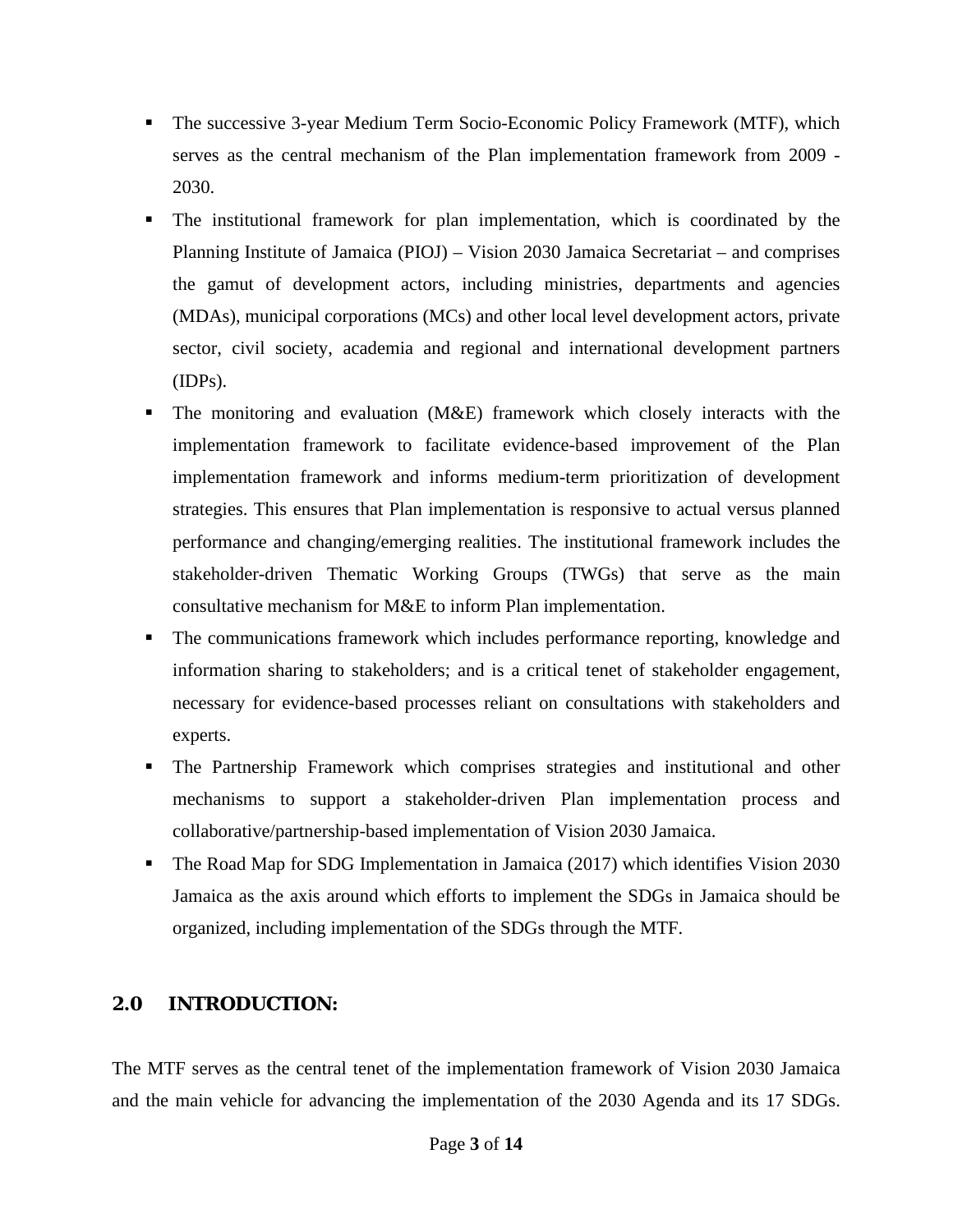The MTF presents a package of prioritized national strategies, sector strategies and actions. The strategic framework for national development presented in each MTF is to be informed by the strategic roadmap presented in relevant Sector Plans as well as complementary policies and strategies. The determination of the priority strategies to be included in the MTF is based on the utilization of evidence-based processes – including expert and stakeholder consultations, monitoring and evaluation and the findings of empirical research, including national statistics – which signal which set of strategies will best address gaps, new and emerging development challenges and capitalize on available resources and capacity, strengths and opportunities to accelerate Jamaica's development towards the 2030 national and global goals.

The MTF is implemented through the alignment of the development programme (including programmes, projects and routine operations) of ministries, departments and agencies (MDAs) and other development actors with the strategic framework for development presented in the MTF. To date, four MTFs (2009-2012, 2012-2015, 2015-2018 and 2018-2021) have been developed, covering the period fiscal year  $2009/10$  $2009/10$  to fiscal year  $2020/21$ .<sup>2</sup> The Fiscal year  $2020/21$  marks the  $12<sup>th</sup>$  year of implementation of the 21-year plan and the third and final year of implementation of MTF 2018-2021. Plan implementation is executed at various levels of development action – national and local – with the implementation of the prioritized actions in each MTF primarily implemented by sectoral actors whose actions advance one or more of the 15 National Outcomes – MDAs; civil society organizations (CSOs), including Non-Governmental Organizations (NGOs); local level development actors such as Municipal Corporations (MCs), Parish Development Committees and Community Development Committees and other Community Based Organizations (CBOs); the private sector; and academia, among others.

To ensure that the planned results of development action is aligned to Vision 2030 Jamaica, each development actor is required to align the results, strategic and M&E frameworks of their development plans to the respective frameworks under Vision 2030 Jamaica. This requires alignment of their development plans to the respective sector plans and/or policies and strategies towards the achievement of the national goals and outcomes. With some variation, the Sector

<span id="page-4-0"></span><sup>&</sup>lt;sup>2</sup> Each MTF year covers a fiscal year which is in keeping with the national budget cycle.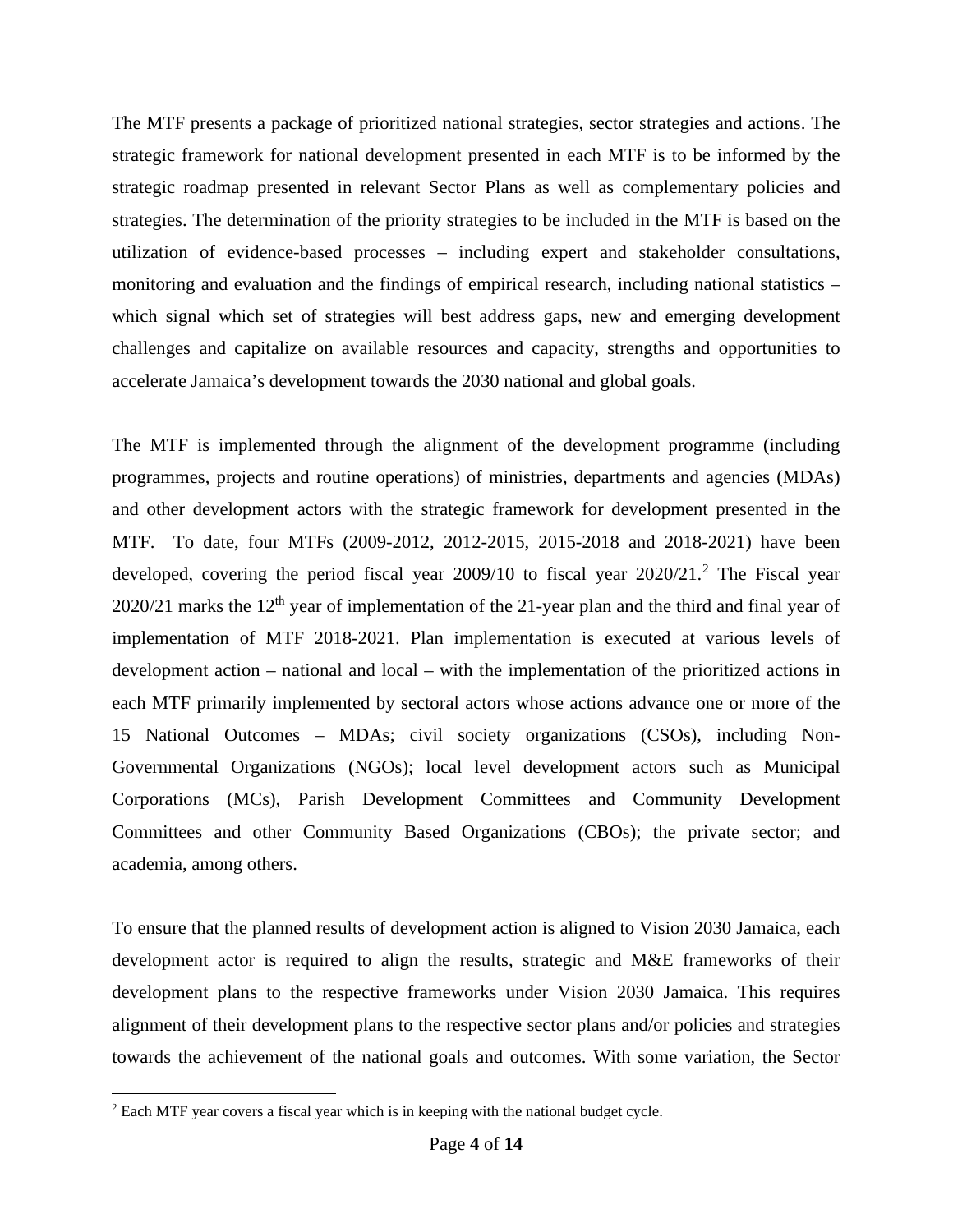Plans present the results and strategic framework and the implementation and monitoring and evaluation (M&E) frameworks for the respective sectors to advance the achievement of sector goals and outcomes towards the achievement of the national outcomes and goals. As we work to develop the next MTF to cover the period 2021-2024 and support the alignment of MTRBB and other RBM processes with the MTF, focus will be given to the clear identification of the medium-term sector outcomes aligned with the prioritized national and sector strategies. This will guide the determination of required programme results and the development of programmes to advance the achievement of these results. The role of the Sector Plans in guiding planning and M&E will increase within this context. The Sector Plans in use were developed during the planning phase of Vision 2030 Jamaica and cover the period 2009/2010 – 2030. Accordingly, there is need to review and update the Sector Plans to ensure their relevance in guiding Plan implementation to 2030.

**2.2. Strategic Public Sector Transformation Project:** This is a project that is financed through a loan from the World Bank and is being implemented by the Ministry of Finance and the Public Service. The Project Development Objective (PDO) is to strengthen public resource management and support selected public sector institutions in facilitating a more enabling environment for private sector growth.

#### **Components:**

| Component I:   | Strengthening the Public Investment Management System (PIMS)   |
|----------------|----------------------------------------------------------------|
| Component II:  | Strengthening the Budget Preparation Process and Results Based |
|                | Budgeting (RBB)                                                |
| Component III: | Adaptive Public Sector Approaches to Promote Fiscal            |
|                | Sustainability                                                 |
| Component IV:  | Strengthening Property Tax Compliance and Administration.      |
| Component V:   | Fostering Industrial Growth and Trade Facilitation             |
| Component VI:  | <b>Project Management</b>                                      |
|                |                                                                |

This assignment falls under Component II of the Strategic Public Sector Transformation Programme (SPSTP).

## **3.0. OBJECTIVES OF THE ASSIGNMENT:**

It is intended that the firm is to be engaged to review and update the 28 Sector Plans of Vision 2030 Jamaica and identify any gaps, with consideration for existing complementary policy,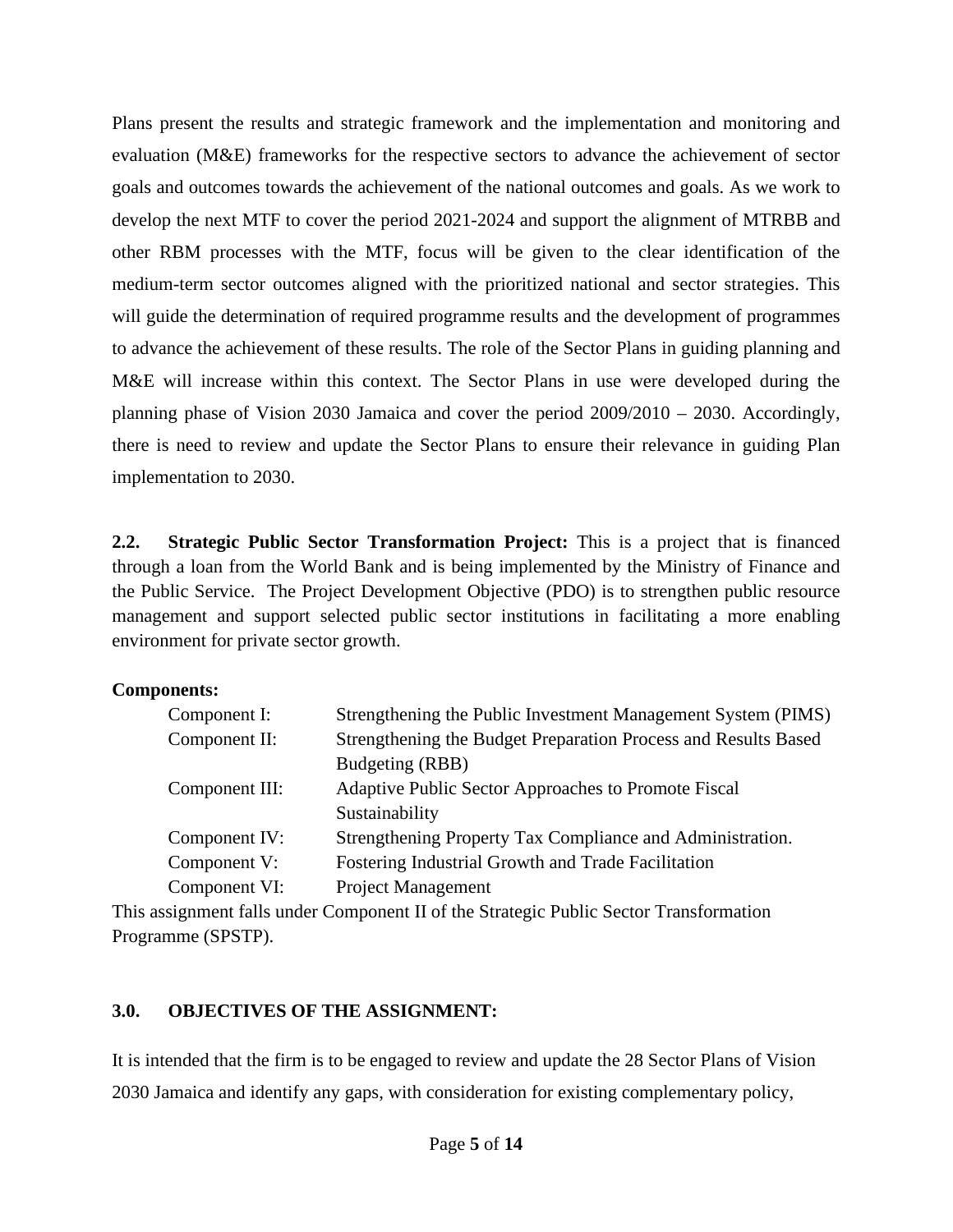strategy, and plan documents**,** and will work closely with the Vision 2030 Jamaica Secretariat and the wider PIOJ. The primary objectives of the assignment are to:

- Update the Sector Plans, comprising:
	- o The Situation Analysis,
	- o SWOT Analysis,
	- o Results Framework and Strategy Framework,
	- o Theory of Change
	- o Implementation and Monitoring and Evaluation (M&E) Framework, including Performance Measurement Framework; and
	- o The identification of any gaps; and
	- o Prepare Guidelines for use of the Sector Plans to inform each MTF in aligning results-based management processes, and strategic/corporate and operational planning to Vision 2030, Jamaica Plan implementation.
- Integrate the 2030 Agenda Sustainable Development Goals (SDGs) and the wider Post-2015 Development Agenda as well as, other relevant global frameworks/agendas in the respective frameworks, theories of change, situation and SWOT analyses that constitute the Sector Plans.
- Prepare Guidelines for use of the Sector Plans to inform each MTF and in aligning results-based management processes, and strategic/corporate and operational planning to Vision 2030 Jamaica Plan implementation.

## **4.0. SCOPE OF WORKS (SOW):**

Specifically, the firm shall execute the following functions as detailed below:

1. Undertake empirical research and stakeholder consultations to inform the update of the Situation Analysis in each of the 28 Sector Plans. These should include but not limited to: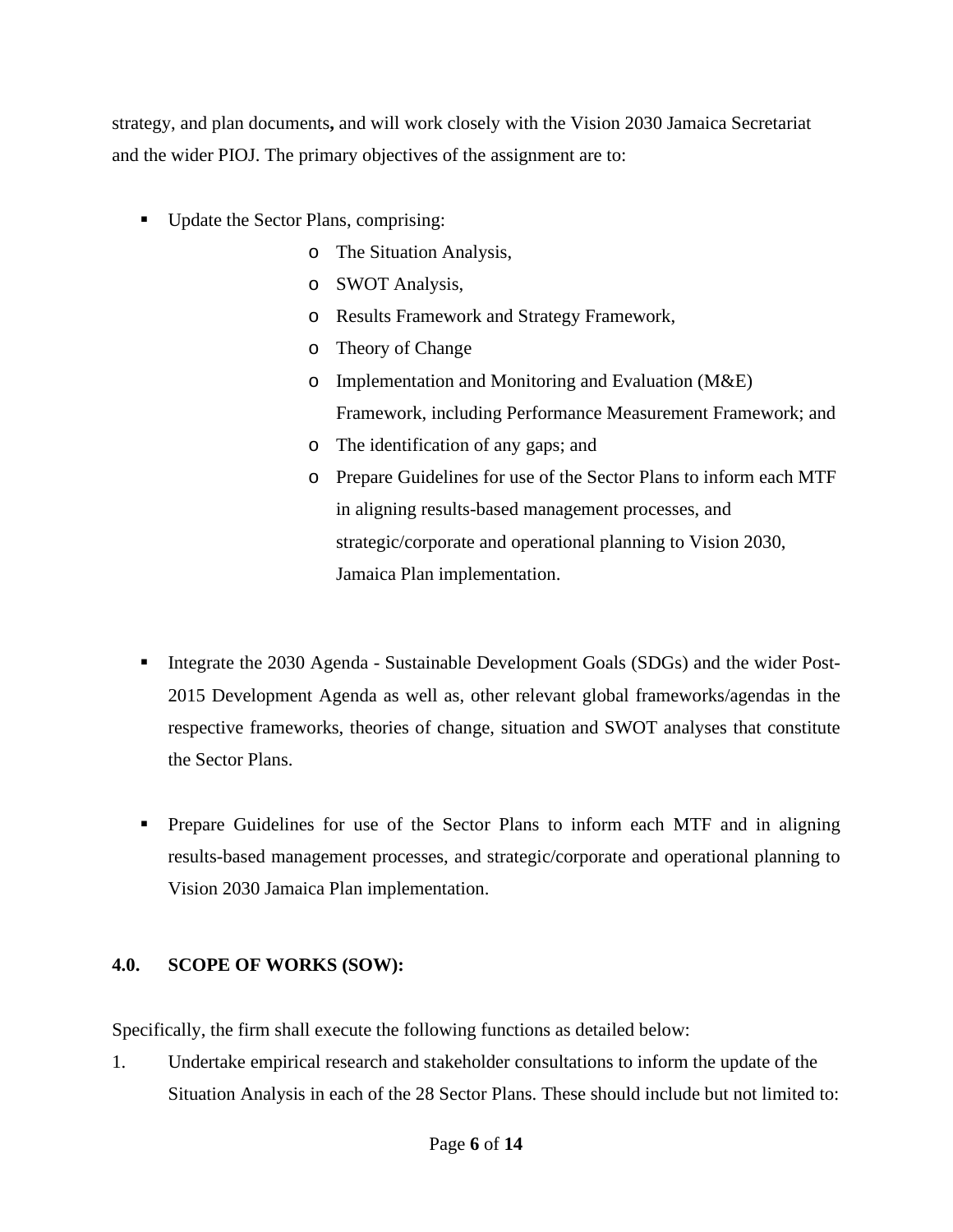- o Desk review of core documents under Vision 2030 Jamaica relevant to Plan design, results and strategic frameworks, and implementation and M&E frameworks, namely: Vision 2030 Jamaica – National Development Plan; Medium Term Socio-Economic Policy Frameworks (MTFs) 2009-2012, 2012-2015, 2015-2018, 2018-2021; the 28 Sector Plans; and documentation on results-based management, monitoring and evaluation (M&E) and performance management. Also, review relevant documentation on the Agenda 2030 Sustainable Development Goals (SDGs), including the Road Map for SDG Implementation in Jamaica (2017);
- o Review of documentation, systems and processes regarding strategic/corporate planning, Integrated Results-Based Management System (IRBM), Medium-Term Results-Based Budgeting (MTRBB), Public Investment Management System (PIMS) and National Statistical System (NSS) in the GoJ;
- o Consultation with relevant stakeholder groupings, including the Planning Institute of Jamaica (PIOJ), Ministry of Finance and the Public Service, Cabinet Office and the Statistical Institute of Jamaica (STATIN). Key technocrats to be consulted include corporate planning and monitoring and evaluation (M&E) units in MDAs and municipal corporations (MCs); select experts/practitioners in various sectors, including academia and professional groups; chairs and select members of Thematic Working Groups (TWGs), and international development partners (IDPs).
- 2. Review the Strategic Framework for Development, including the 28 Sector Plans and complementary policy, strategy and plan documents aligned to the 4 Goals and 15 National outcomes with a view to identifying gaps in the Strategic Framework and recommending how to address those gaps, including the areas to be updated in the Sector Plans.
- 3. Conduct a situation analysis relevant to each sector so as to update the existing situation analysis in the respective Sector Plans, with an emphasis on the main changes in the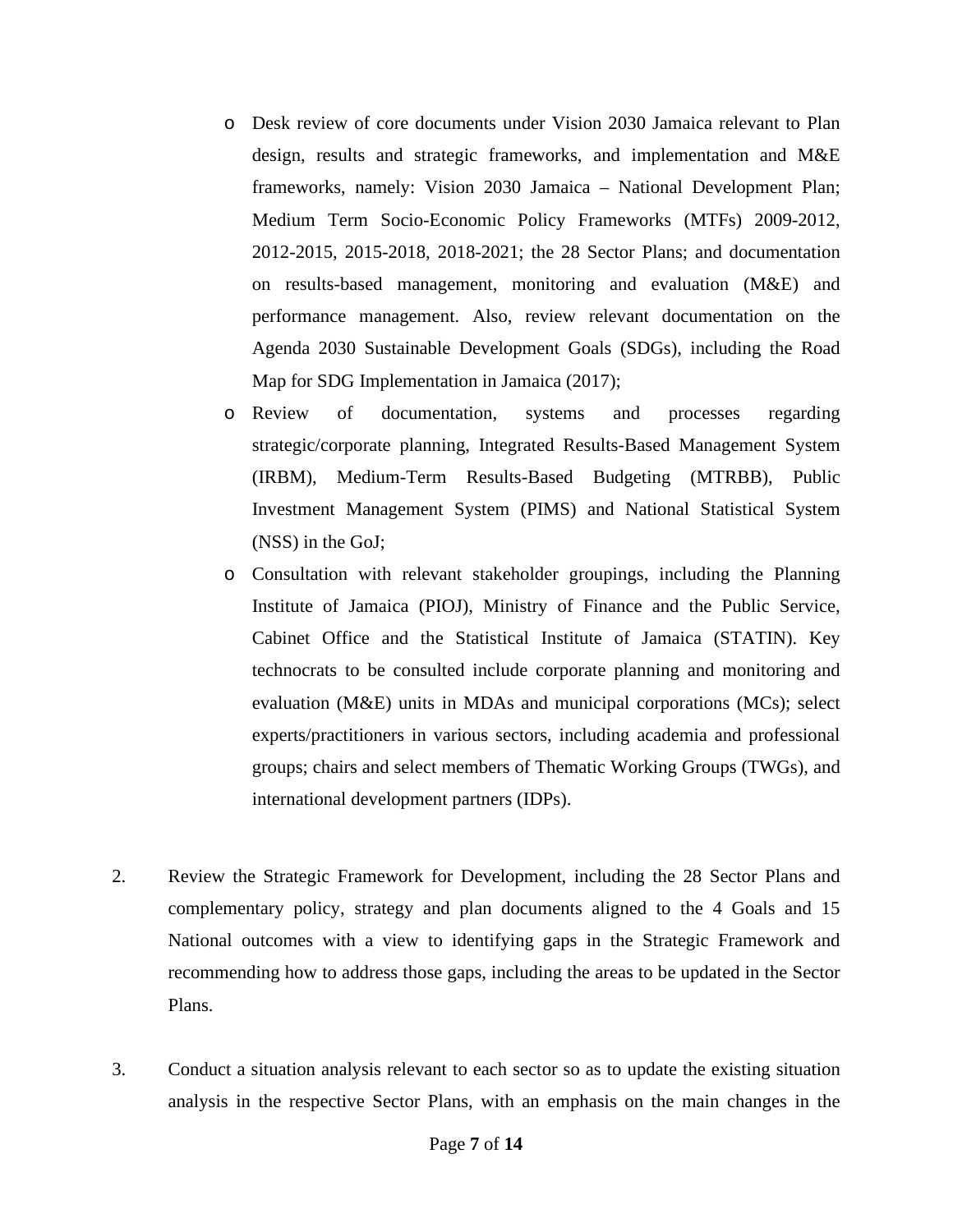country situation particularly in view of recent national crises [the pandemic and adverse weather].

- 4. Conduct a SWOT analysis relevant to each sector and update or revise as appropriate, the existing SWOT analysis in the respective Sector Plans.
- 5. Review the results and strategy frameworks as well as, the implementation and monitoring and evaluation (M&E) frameworks for each sector with a view to updating/revising these documents and developing Theories of Change for the respective sectors/National Outcomes to align with and be supported by work that is on-going to strengthen/develop the M&E framework of Vision 2030 Jamaica and the SDGs. The focus should be given to strengthening the mentioned frameworks for sectoral development, taking into consideration the following:
	- o The results and strategy frameworks, and theory of change (ToC) for each sector is to be aligned to the ToC for Vision 2030 Jamaica - National Development Plan, the Vision 2030 Jamaica results, and M&E frameworks.
	- o The review and update are to be informed by lessons learned, policy and strategy development since 2009 and unforeseen/emerging national and global development paradigms and planning models as well as opportunities and threats. The approach to the review and updates of the respective frameworks should also be informed by current approaches to system mapping, policy cycle and scenario analysis as well as change management.
	- o There should be the integration of considerations for the 2030 Agenda Sustainable Development Goals (SDGs) and wider Post-2015 Development Agenda as well as other relevant agenda/global development frameworks, including the SIDs Accelerated Modalities of Action (S.A.M.O.A) Pathway.
- 6. Prepare Guidelines for use of the Sector Plans to inform each of the MTFs in aligning results-based management processes, and strategic /corporate and operational planning to Vision 2030 Jamaica - Plan implementation. This should include: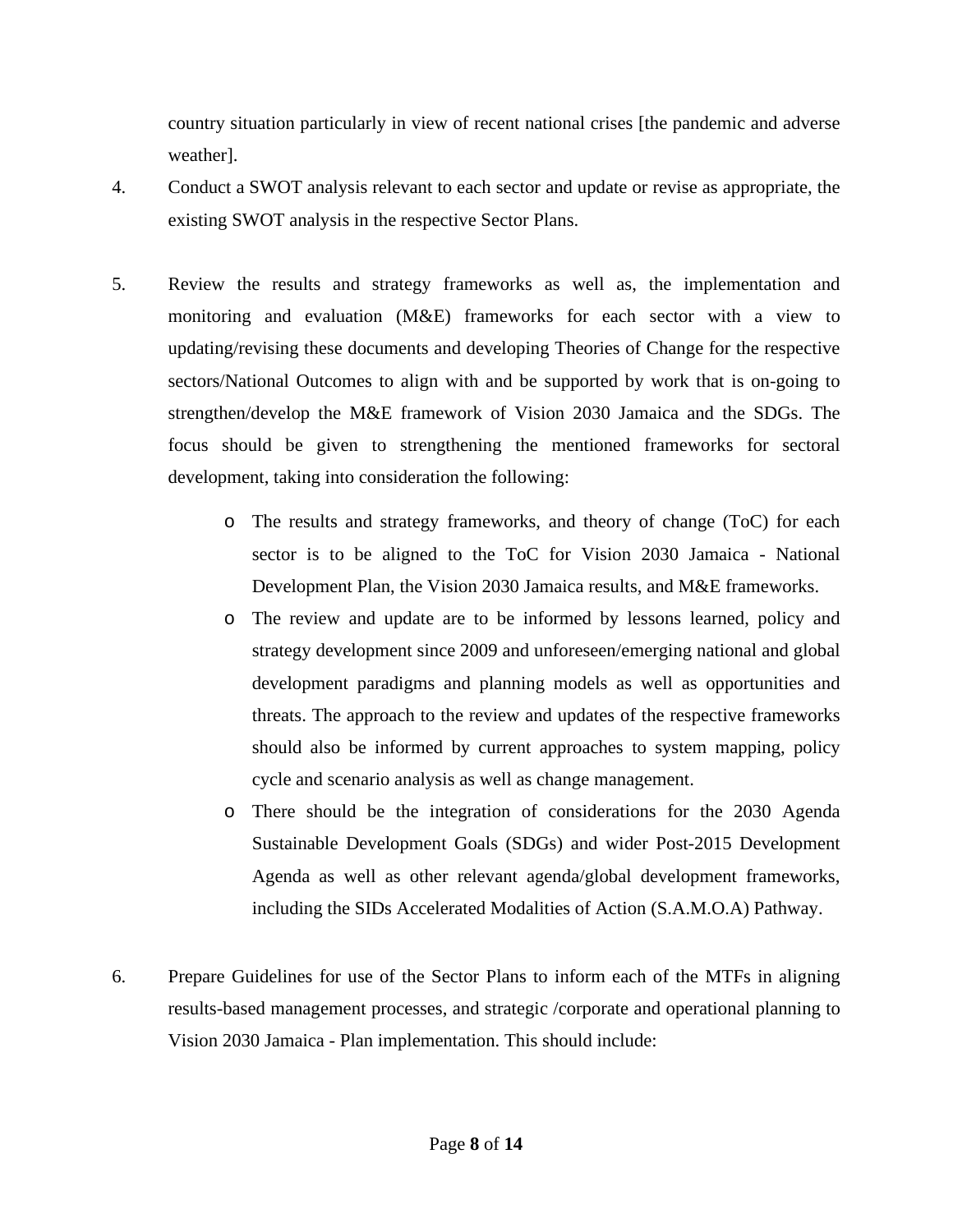- o The 2030 Agenda Sustainable Development Goals (SDGs) and the wider Post-2015 Development Agenda as well as, other relevant global development frameworks.
- o Engaging relevant evidence-based processes, including stakeholder consultations to develop the Guidelines for use of the Sector Plans to inform each MTF and in aligning strategic/corporate and operational planning to Vision 2030 Jamaica Plan implementation and the 2030 Agenda - Sustainable Development Goals (SDGs).

#### **5.0. METHODOLOGY:**

The Firm is expected to perform the services required in accordance with the highest professional standards and international best practices, bearing in mind the objective of the assignment, and the desired outputs of the Vision 2030 Jamaica Secretariat. The firm is expected to work collaboratively with the stakeholders identified so as to contribute to a harmonious working relationship. The Firm is to engage and critically assess, among others: relevant literature, empirical evidence, best practice, relevant documentation on Vision 2030 Jamaica, relevant documentation on the SDGs with focus on processes and relevant analytical tools. The Firm's outputs are expected to be evidence-based and inclusive giving consideration to various stakeholders that include - public, private, public-private, civil society and international development partners.

#### **6.0. DELIVERABLES:**

The deliverables under this engagement are to be presented in keeping with the highest professional standards and as specified in the table below. All documents submitted must conform to the following minimum standards:

- a) should use language appropriate for a non-technical audience;
- b) should be comprehensive, properly formatted and well presented;
- c) should be developed through a consultative process, ensuring feedback from key stakeholders.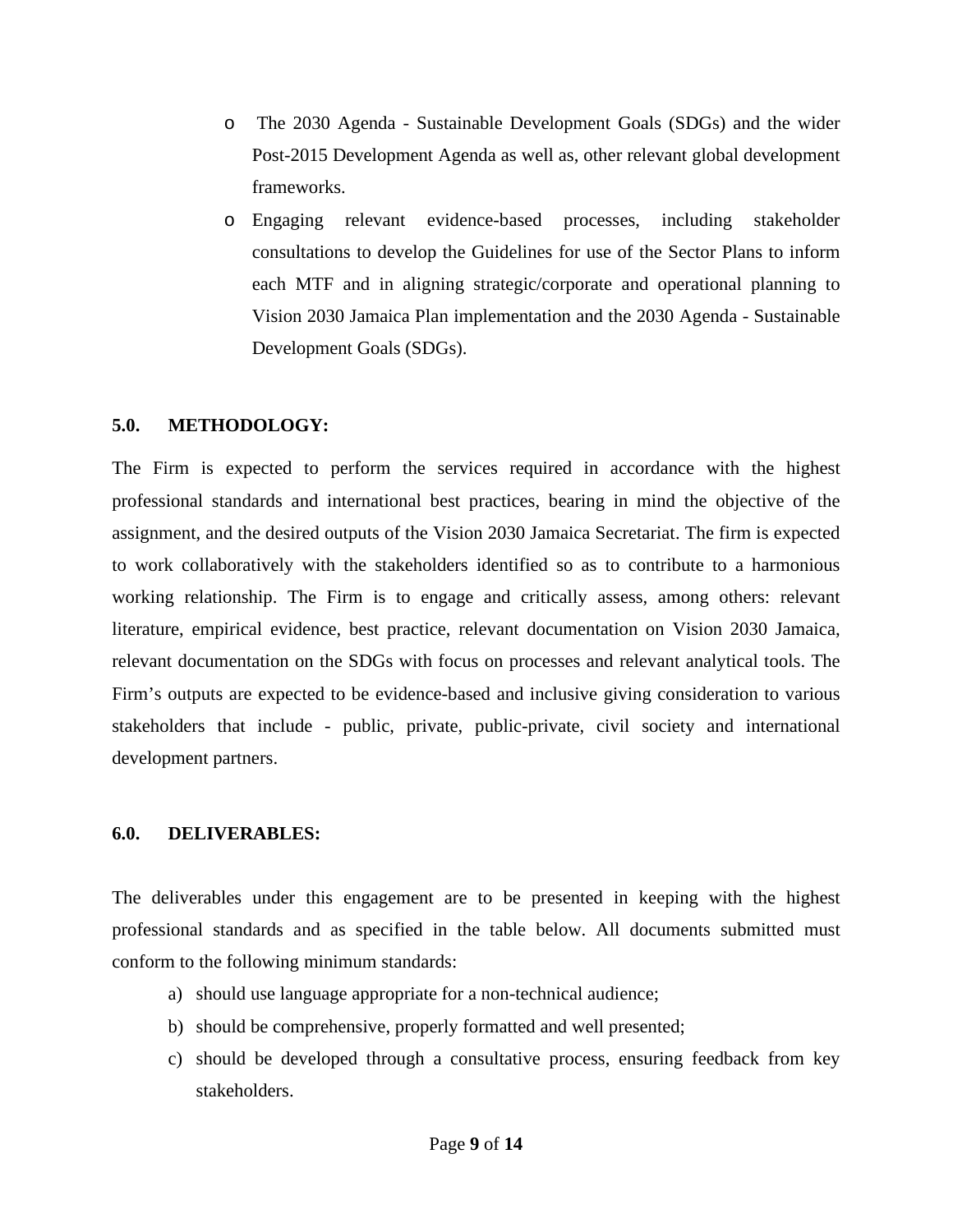d) All deliverables must meet the performance standards and be accepted by the Vision 2030 Jamaica Secretariat.

| 6.1. |  | The key deliverables under this engagement are as specified in the table below: |  |
|------|--|---------------------------------------------------------------------------------|--|
|------|--|---------------------------------------------------------------------------------|--|

| No.                     | <b>Key Deliverables</b>                                                                                                                                                                                                                                                                                                                                                                                   | <b>Performance Standards</b>                                                                                                                                                                                                |
|-------------------------|-----------------------------------------------------------------------------------------------------------------------------------------------------------------------------------------------------------------------------------------------------------------------------------------------------------------------------------------------------------------------------------------------------------|-----------------------------------------------------------------------------------------------------------------------------------------------------------------------------------------------------------------------------|
| 1                       | A detailed Work Plan is to be submitted within 15<br>working days of the start of the contract.                                                                                                                                                                                                                                                                                                           | The Work Plan is to be agreed upon by the<br>Consultant and the Vision 2030 Jamaica                                                                                                                                         |
|                         |                                                                                                                                                                                                                                                                                                                                                                                                           | Secretariat/Planning Institute of Jamaica (PIOJ)<br>prior to the commencement of work.                                                                                                                                      |
| $\mathbf{2}$            | A Consultancy Inception Report is to be submitted<br>within 30 working days of the start of contract.                                                                                                                                                                                                                                                                                                     | The report should include the identification of<br>challenges and risks to producing planned<br>deliverables within schedule.                                                                                               |
| 3                       | A draft Report on the review of the Strategic<br>Framework for Development under Vision 2030<br>Jamaica, with focus on the 28 Sector Plans.                                                                                                                                                                                                                                                               | Deliverable should satisfy all tasks detailed at<br>items $(1) - (5)$ of the SOW ensuring inputs from<br>all relevant stakeholders, documents reviewed<br>and in accordance with international best<br>practice/benchmarks. |
| $\overline{\mathbf{4}}$ | A Consultancy Status Report is to be submitted, to<br>include the identification of challenges and risks to<br>producing planned deliverables within schedule.                                                                                                                                                                                                                                            | The submission should include all issues<br>encountered, risks and unintended outcomes<br>from the assignment as detailed at items $(1) - (5)$<br>of the SOW at Section 4 above.                                            |
| 5                       | Report on the review of the results and strategy<br>frameworks as well as, the implementation and<br>monitoring and evaluation (M&E) frameworks for<br>each sector with a view to updating/revising these<br>documents and develop Theories of Change (ToC) to<br>align with and be supported by work that is on-going<br>to strengthen/develop the M&E framework of Vision<br>2030 Jamaica and the SDGs. | Deliverable should satisfy all tasks detailed at<br>item (6) of the SOW ensuring inputs from all<br>relevant stakeholders, documents reviewed and<br>in accordance with international best<br>practice/benchmarks.          |
| 6                       | Final Drafts of the twenty-eight (28) updated Sector<br>Plans are to be submitted within timeline.                                                                                                                                                                                                                                                                                                        | Final drafts delivered in keeping with<br>performance standards stated at #3,<br>incorporating agreed inputs from stakeholders.                                                                                             |
| $\overline{7}$          | Draft Guidelines for use of the Sector Plans to inform<br>each MTF and in aligning strategic/corporate and<br>operational planning to Vision 2030 Jamaica Plan<br>Implementation and the 2030 Agenda Sustainable<br>Development Goals (SDGs).                                                                                                                                                             | Deliverable should satisfy all tasks detailed at<br>items (7) of the SOW ensuring inputs from all<br>relevant stakeholders, documents reviewed and<br>in accordance with international best<br>practice/benchmarks.         |
| 8                       | Final Completion report within 30 days from end of<br>contract                                                                                                                                                                                                                                                                                                                                            | The report should summarise the experience<br>over the life of the assignment, outlining issues<br>encountered, risks, unintended outcomes and<br>lessons learned as well as recommendations.                               |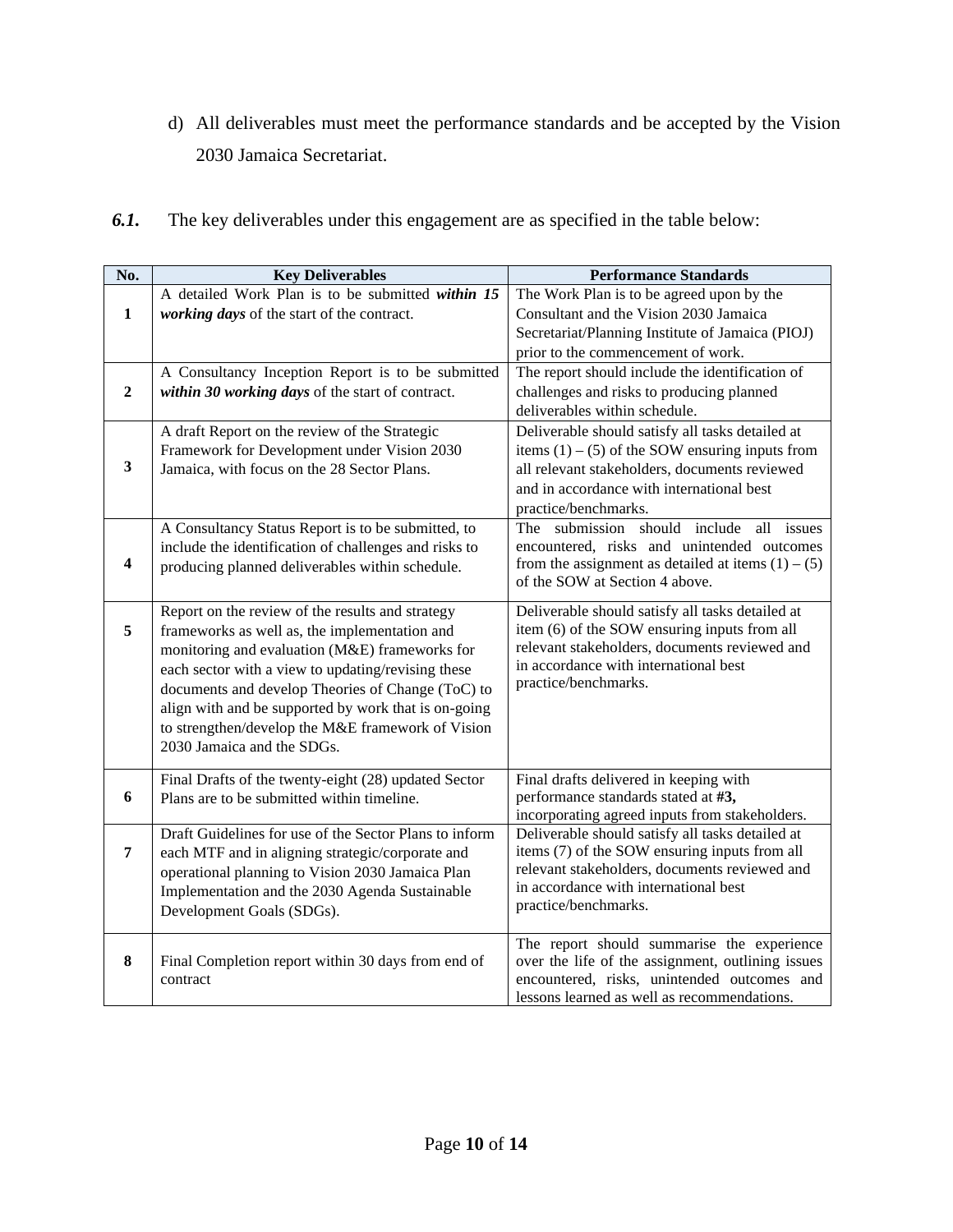#### *6.2. Sign-off" Procedure*

The Team Lead/ the firm will report directly to the Programme Director, Vision 2030 Jamaica Secretariat, Planning Institute of Jamaica (PIOJ). The deliverables are to be submitted to the office for acceptance and sent to the Technical Coordinator, Component 2, of the SPSTP for sign off for payments. Approval for payments will be done by the Project Manager, SPSTP.

#### **6.3** *Variations*

All proposed changes to the deliverables must be discussed with the Project Manager SPSTP and recommended by the Technical Coordinator Component 2, on the advice of the Programme Director, Vision 2030 Jamaica Secretariat, Planning Institute of Jamaica (PIOJ) and as guided by the Procurement & Administrative Manager, SPSTP. Revisions to the ToR may be accommodated through mutual discussion and agreement with the parties within the SPSTP as detailed above.

| Level of Effort                                                                                    | 150 days over a 7-month period; a day is defined as 8 hours    |  |  |  |
|----------------------------------------------------------------------------------------------------|----------------------------------------------------------------|--|--|--|
| Start date                                                                                         | August 2021; no extension can be granted beyond March 2022     |  |  |  |
| Location                                                                                           | Kingston, Jamaica at offices to be provided by the Firm. The   |  |  |  |
|                                                                                                    | PIOJ will make available venues for meetings. Where health and |  |  |  |
|                                                                                                    | safety protocols remain in effect virtual meetings will be     |  |  |  |
|                                                                                                    | accommodated by the Vision 2030 Secretariat/PIOJ               |  |  |  |
| <b>Type of Consultancy</b>                                                                         | Firm                                                           |  |  |  |
| <b>Type of Contract</b>                                                                            | Lump sum                                                       |  |  |  |
| Payment responsibility                                                                             | The SPSTP will be responsible for all payments                 |  |  |  |
| NB: The contract amount includes all costs related to undertaking the consultancy. The firm should |                                                                |  |  |  |
| provide a financial proposal to undertake this assignment. Procurement of services will be in      |                                                                |  |  |  |
| accordance with the <b>QCBS</b> method of procurement.                                             |                                                                |  |  |  |

#### **7.0. CHARACTERISTICS OF THE CONSULTANCY**

#### **8.0. CONDITIONS ASSOCIATED WITH THE ASSIGNMENT:**

All materials and documents accessed during the conduct of this consultancy remains the property of the PIOJ and is not authorized for use by the Firm for any other purpose than for the effective conduct of the assignment, unless expressly authorized in writing by the Director General of the PIOJ. No unauthorized public communication on the substance of the assignment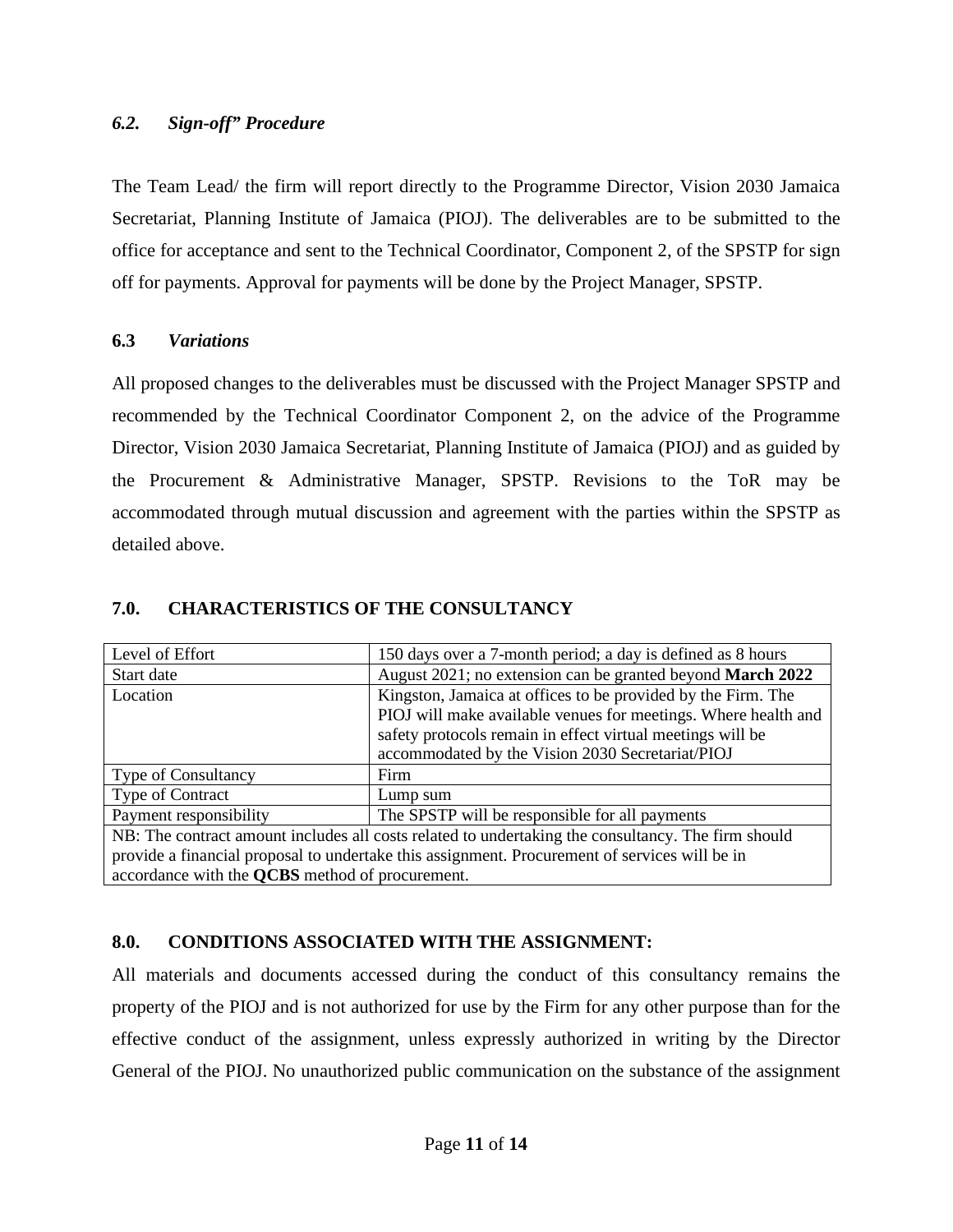is permitted under the terms of this assignment. Terms of engagement shall be as detailed in the contract of engagement.

## **9.0. QUALIFICATION, EXPERIENCE & COMPETENCIES REQUIRED:**

## **Qualifications of the Firm:**

- $\triangleright$  At least 5 years' experience in national development planning on similar type assignments for GOJ or elsewhere in the Caribbean Region;
- $\triangleright$  Minimum 3 years' experience in research of a similar nature;
- $\triangleright$  Testimonials from at least three (3) previous clients.

#### **Team Leader should have:**

- A Post-Graduate Degree in Public Administration **or** Social Policy Planning or a related field from an accredited educational institution;
- $\triangleright$  At least eight (8) years' experience in executing consultancy services, including consultancies geared towards social policy analysis, strategic planning and situation analysis to support development-oriented processes;
- $\triangleright$  At least 5 years demonstrable experience in development planning and/or related field;

#### **Team members should have:**

- A Post Graduate Degree in Public Policy from an accredited educational institution;
- $\triangleright$  A first degree in the social sciences with minimum three years' experience working with a public body;
- At least two (2) years' experience in social policy planning and/or related field;
- $\triangleright$  Professional certification in Project Management PMP certification, preferably;
- $\triangleright$  Certification and experience in results-based monitoring and evaluation (M&E)
- $\triangleright$  Knowledge and experience in the application of relevant theoretical and applied literature and models, including best practice to strengthen the content and presentation of the Sector Plans.